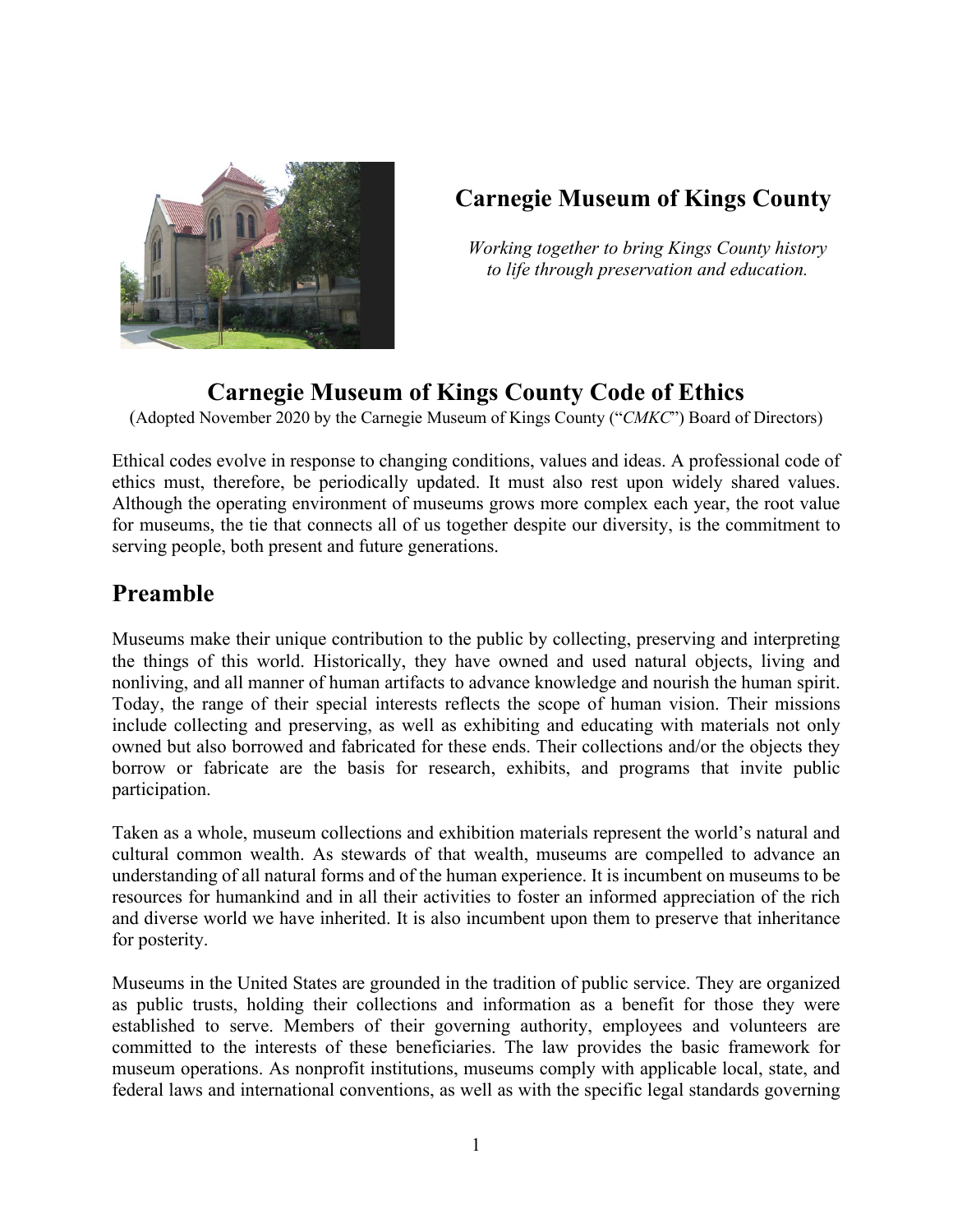trust responsibilities. This Code of Ethics takes that compliance as given. But legal standards are a minimum. Museums and those responsible for them must do more than avoid legal liability, they must take affirmative steps to maintain their integrity so as to warrant public confidence. They must act not only legally but also ethically. This Code of Ethics therefore, outlines ethical standards that frequently exceed legal minimums.

Loyalty to the mission of the museum and to the public it serves is the essence of museum work, whether volunteer or paid. Where conflicts of interest arise — actual, potential or perceived — the duty of loyalty must never be compromised. No individual may use his or her position in a museum for personal gain or to benefit another at the expense of the museum, its mission, its reputation and the society it serves.

For museums, public service is paramount. To affirm that ethic and to elaborate its application to their governance, collections and programs, CMKC has adopted this Code of Ethics. In subscribing to this code, CMKC assumes responsibility for the actions of members of its governing authority, employees and volunteers in the performance of museum-related duties. CMKC thereby affirms its chartered purpose, ensure the prudent application of its resources, enhances its effectiveness and maintains public confidence. This collective endeavor strengthens museum work and the contributions of museums to society — present and future.

## **Governance**

Museum governance in its various forms is a public trust responsible for the institution's service to society. The governing authority protects and enhances the museum's collections and programs and its physical, human and financial resources. It ensures that all these resources support the museum's mission, respond to the pluralism of society and respect the diversity of the natural and cultural common wealth.

Thus, the governing authority ensures that:

- all those who work for or on behalf of CMKC understand and support its mission and public trust responsibilities
- the employees, volunteers and members are aware of and follow the CMKC Code of Ethics
- its members understand and fulfill their trusteeship and act corporately, not as individuals
- the museum's collections and programs and its physical, human and financial resources are protected, maintained and developed in support of the museum's mission
- it is responsive to and represents the interests of society
- it maintains the relationship with staff in which shared roles are recognized and separate responsibilities respected
- working relationships among directors, employees and volunteers are based on equity and mutual respect
- professional standards and practices inform and guide museum operations
- policies are articulated and prudent oversight is practiced
- governance promotes the public good rather than individual financial gain.